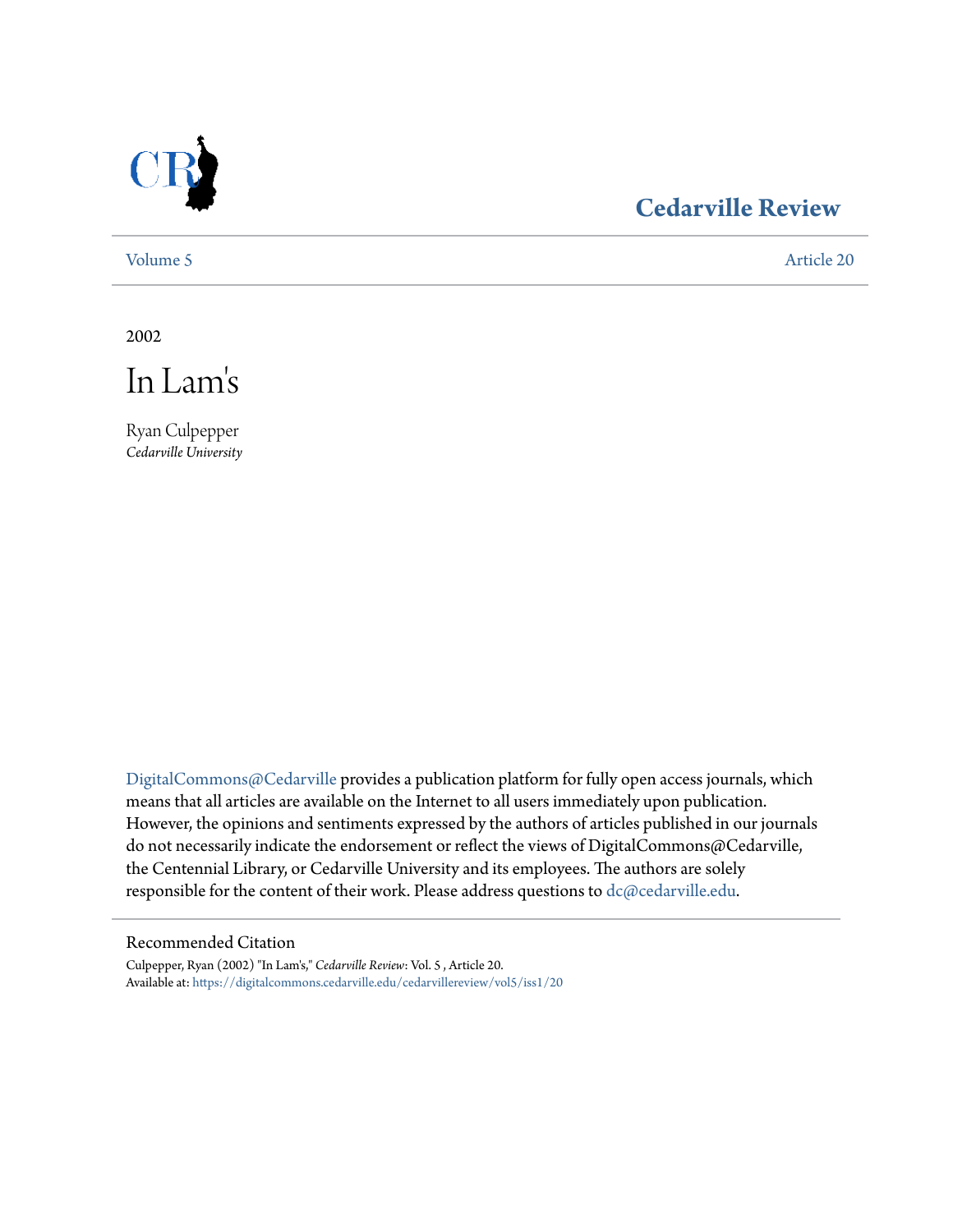# In Lam's

Browse the contents of [this issue](https://digitalcommons.cedarville.edu/cedarvillereview/vol5/iss1) of *Cedarville Review*.

#### **Keywords**

Poetry

### **Creative Commons License**  $\bigcirc$   $\circ$

This work is licensed under a [Creative Commons Attribution-Noncommercial-No Derivative Works 4.0](http://creativecommons.org/licenses/by-nc-nd/4.0/) [License.](http://creativecommons.org/licenses/by-nc-nd/4.0/)

#### **About the Contributor (Optional)**

Ryan Culpepper is a junior English and Spanish double major. "A raid of my writings would reveal that, for some reason, Chinese food keeps coming up. There's something strangely poetic for me in the whole atmosphere, the idea of foreign food in American take-out boxes with dragons on them."

Follow this and additional works at: [https://digitalcommons.cedarville.edu/cedarvillereview](https://digitalcommons.cedarville.edu/cedarvillereview?utm_source=digitalcommons.cedarville.edu%2Fcedarvillereview%2Fvol5%2Fiss1%2F20&utm_medium=PDF&utm_campaign=PDFCoverPages)



Part of the [Poetry Commons](http://network.bepress.com/hgg/discipline/1153?utm_source=digitalcommons.cedarville.edu%2Fcedarvillereview%2Fvol5%2Fiss1%2F20&utm_medium=PDF&utm_campaign=PDFCoverPages)